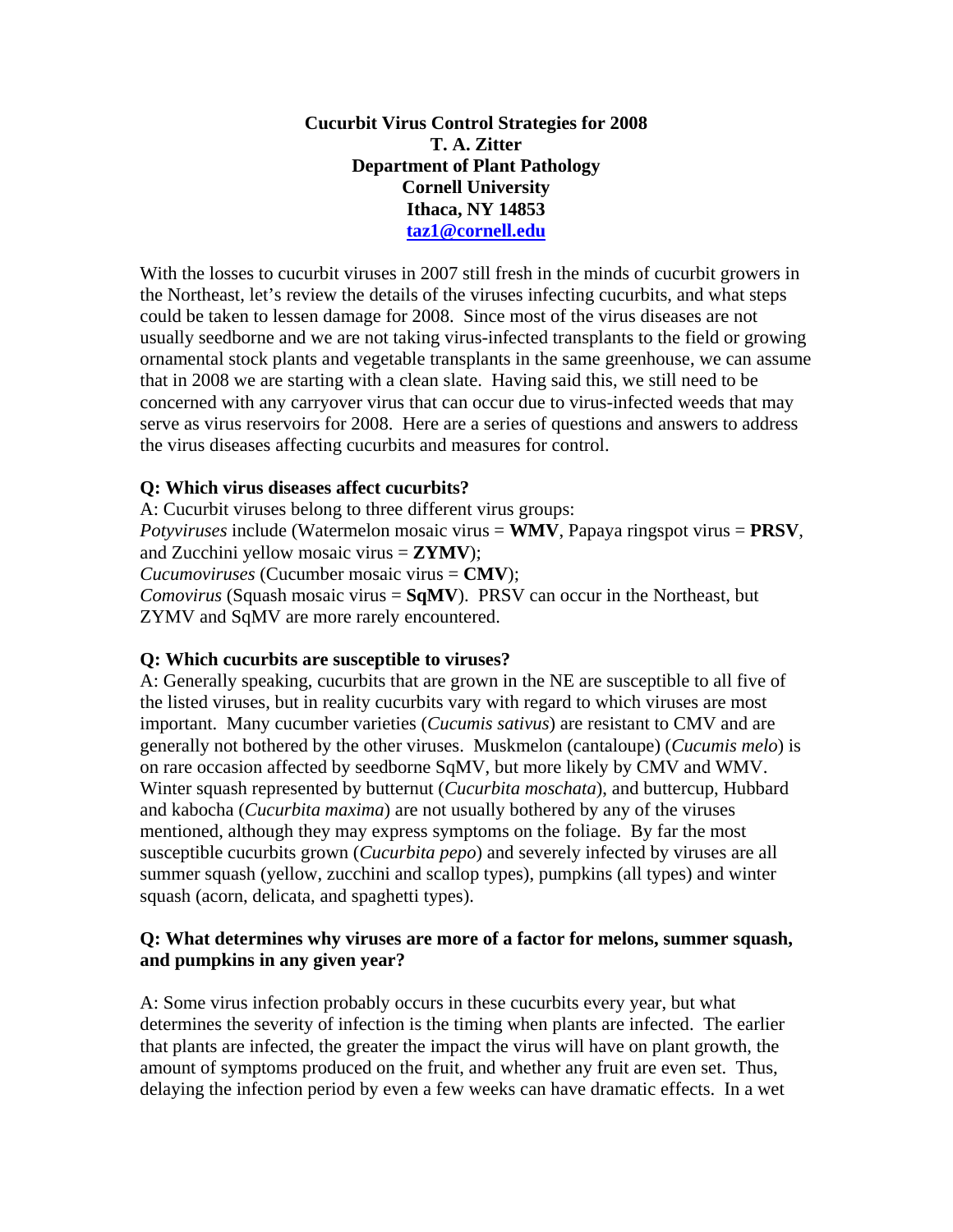spring, potential aphid vector populations can be reduced, resulting in reduced virus spread.

# **Q: How do these viruses get into the field?**

A: Migrant aphids (winged forms) in the spring are responsible for the introduction of four of the five viruses listed. Squash mosaic virus is occasionally seedborne in melons, and is vectored by cucumber beetles. The aphid-transmitted viruses (*Potyviruses* and *Cucumoviruses*) are transmitted in a nonpersistent manner (also called stylet-borne), meaning that there is just enough virus on the stylets to infect 1 or 2 plants, after which time the aphid needs to find another infected plant in order to transmit the virus again. Migrant aphids probe the plant as a food source, testing by feeding less than 60 sec (often 10-30 sec), but this is sufficient time to infect (insert the virus) into a susceptible crop plant. Incidentally, aerial movement of powdery mildew and downy mildew spores works in the same way, but the spread occurs on air currents, resulting in infection on a wider, geographical scale.

## **Q: Can insecticides be used to prevent or control virus spread by aphids?**

A: NO! Aphids can infect a plant in a matter of seconds, meaning that insecticides do not act quickly enough to prevent infection or control spread. Insecticides are used to prevent colonization of the crop, which would lead to sticky fruit (aphid honeydew) or sooty mold on fruit surfaces, both due to heavy colonization.

## **Q: What are some methods that have been used to delay the infection of the crop and thus lead to a marketable fruit?**

A: 1) Although virus resistance only exists now in summer squash varieties (see below), choosing a resistant variety will slow down the spread of virus not only in squash, but potentially also in susceptible pumpkins if planted nearby. 2) Another method to reduce early infection is to cover the susceptible crop with floating row covers in the spring to prevent the early influx of viruliferous aphids (say in late May or early June). This has successfully been demonstrated in the NE, particularly with summer squash and melons. Crops that couldn't practically be covered, such as pumpkins, came down with virus while the protected crops remained essentially virus-free. 3) Use of reflective mulches (silver colored) can work to repel aphids with the reflectance of UV light, but we don't live in the desert where sunshine can be regularly expected. 4) The two most common viruses (CMV and WMV) have weed hosts reservoirs, which conceivably could be reduced at the beginning of the season. This has been shown to be effective on a case by case basis for other vegetable-virus complexes.

## **Q: What are some common weed host reservoirs of virus diseases?**

A: The host range for CMV is extensive (at least 800 species), but most common sources for either or both CMV and WMV are the following: Shepherds purse (winter annual, both); Virginia pepper weed (occasionally biennial, WMV); field bindweed (perennial, both); dandelion (perennial, both); purple deadnettle (winter annual and flowers in spring, both); Canadian goldenrod (perennial, both). (see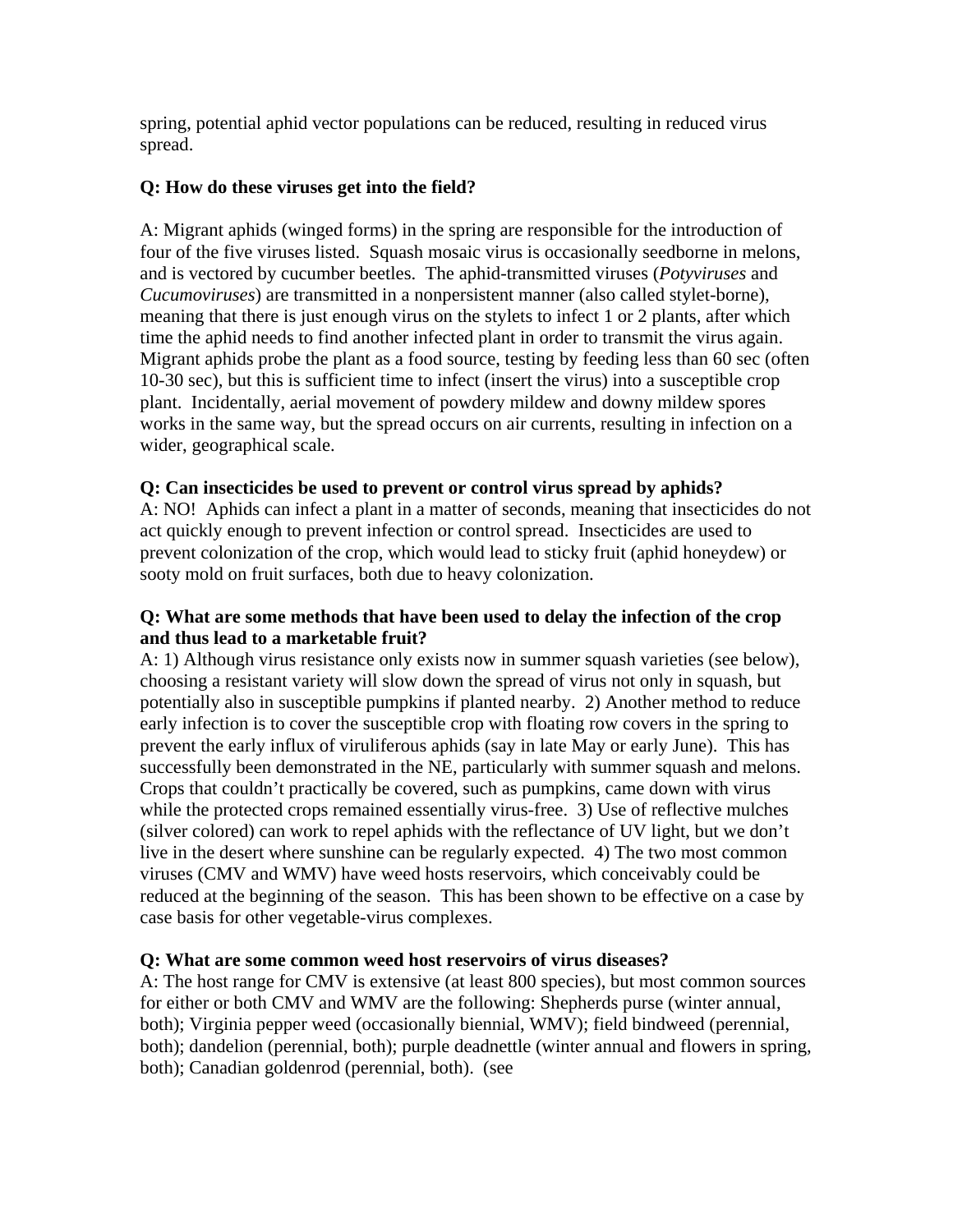<http://vegetablemdonline.ppath.cornell.edu/Tables/WeedHostTable.html>for a more complete list)

#### **Q: Are there any varieties that are resistant to virus diseases?**

A: YES! Accompanying this article is a list of summer squash varieties which carry resistance/tolerance to the four major virus diseases. The degree of resistance is as follows: Genetically engineered (GE, also called transgenic) is the highest level of resistance present. This is followed by intermediate resistance (IR) added to the plant by conventional plant breeding. Yellow squash varieties can have the presence of the precocious gene, which acts to mask color breaking in squash (turning from normal yellow to green) when the plant is infected with either CMV or WMV, alone or in combination. The feature does not work if the plant becomes infected with either PRSV or ZYMV. Some of these varieties also carry intermediate resistance to the fungus powdery mildew.

### **Q: Is there an advantage of growing either transgenic or intermediate resistant squash or both, along with squash without resistance (susceptible)?**

A: Yes, since infection at the beginning of the season is a numbers game, the more opportunity for a viruliferous aphid (one carrying virus) to loose the virus on a resistant plant, the less likely it would retain virus to infect the susceptible plants, which would ultimately leading to a virus epidemic.

#### **2008 Summer Squash Varieties by Category for virus resistance (GE), intermediate resistance (IR), Precocious gene (Yellow types) and Powdery mildew tolerance (IR)** Complied by T.A. Zitter, Department of Plant Pathology, Cornell University, Ithaca, NY 14853

1.) **Yellow Straightneck** (Developer), (Details), (Seed Source) Cougar (HM) (Prec. For CMV, WMV, IR for PRSV, ZYMV) (Har) Lioness (HM) (IR for CMV, WMV, PRSV, ZYMV) (Har, SW) Multipik (HM) (Precocious gene, masks fruit symptoms of CMV, WMV) (Har, Joh) Superpik (HM) (Precocious gene, masks fruit symptoms of CMV, WMV) (Har)

Conqueror III  $(S)$  (GE, CMV, WMV, ZYMV, IR for PRSV)  $(SW)$ Daisey (S) (IR PM) (Rup) EX 1832 III (S) (GE & Precocious gene for WMV, CMV, ZYMV) (Rup, SW) Gen. Patton (S) (IR PM, Prec., masks fruit symptoms of CMV, WMV) (Rup, Sto) Liberator III (S) (GE res. for CMV, WMV, ZYMV) (Rup, SW) Patriot II (S) (GE res. for WMV, ZYMV, IR for PM) (Joh, Rup, Sie) Seneca Supreme (S) (Precocious gene, masks fruit symptoms of CMV, WMV) Sunbar (S) (Prec., masks fruit symptoms of CMV and WMV) (Rup) Sunray (S) (Prec., masks fruit symptoms of CMV and WMV; IR PM). (Har, Joh, Rup, Sie, Sto, SW)

Fortune (RS) (Prec., masks fruit symptoms of CMV, WMV) (Rup, Sie, Sto, SW) Precious II (AC) (Precocious gene, masks fruit symptoms of CMV, WMV) (AC)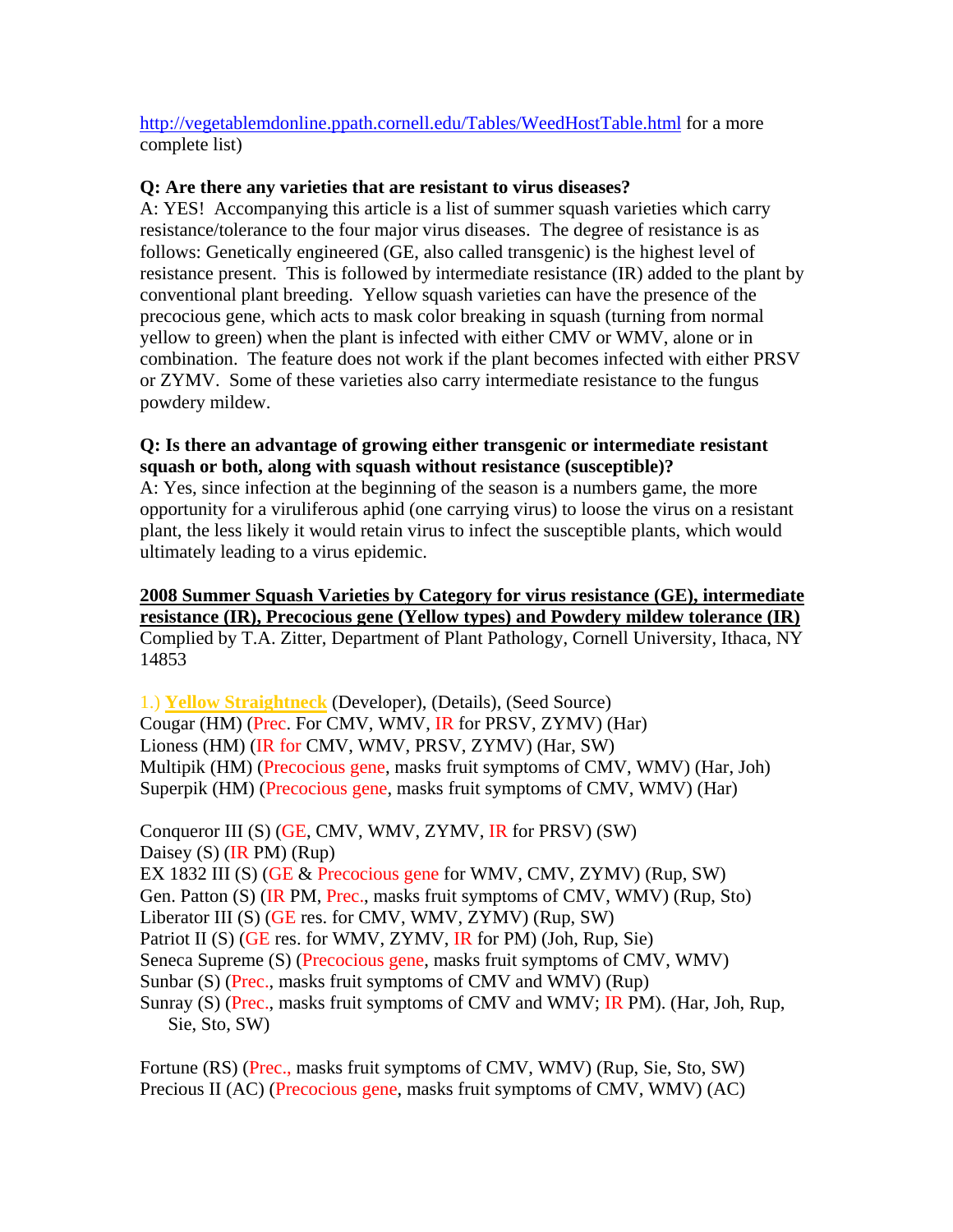Zephyr (J) (**green**-tip) (Precocious gene, masks fruit symptoms of CMV, WMV) (Joh)

**Other Straightneck Yellow** (Developer), (Details), (Seed Source) Early Prolific Str. Neck (H) (None) (Rup, SW) Enterprise (RS) (None) (Rup, Sie, SW) Goldbar (S) (None) (Rup, Sie) Saffron (H) (None) (Rup)

2.) **Yellow crookneck** (Developer), (Details), (Seed Source) Destiny III (S) (GE, CMV, WMV, ZYMV) (Rup, SW) Gold Star (RS) (IR, PM, CMV) (Sie, SW) Prelude II (S) (GE, WMV, ZYMV, IR PM) (Rup, SW) Prelude (S) (IR PM) Supersett (HM) (Prec., masks fruit symptoms of CMV, WMV) (Har)

**Other Yellow Crookneck Squash (Developer), (Details), (Seed Source)** 

Dixie (S) (None) (SW) Gentry (RS) (None) (Joh, Sie, SW) Horn of Plenty (H) (None) (Rup) Medallion (AC) (None) (AC) Sunbrite (RS) (None) (SW) Sunglo (RS) (None) (Rup)

3.) **Specialty Summer Squash** (Color & Shape - Globe, Scallop) One Ball (H) (**Yellow** [occasional **green**], globe) (IR, WMV, ZYMV) (Rup, SW) Cue Ball (H) (**Lite green zucchini**, globe) (IR, WMV, ZYMV) (Rup, SW) Eight Ball (H) (**Green zucchini**, globe) (None) (Har, Joh, Rup, Sie, Sto, SW) (Note: Very susceptible to bacterial wilt. Cucumber beetle control very important.) Sunny Delight (S) (**Yellow**, Scallop) (Prec. to mask fruit sym. of CMV and WMV) (Sto) Barq (HM) (**Lite Green, Zucchini**) (none) Flying Saucer (HM) (**Multi** color, Scallop) (None) (Har, Joh) Papaya Pear (S) (**Yellow**, pear) (None) (Har, Rup, Sto) Peter Pan (**Lite green**, Scallop) (None) (Har, Sie, SW) Starship (RS) (**Green**, Scallop) (None) (Joh, Sto) Sunburst (RS) (**Yellow**, Scallop) (None) (Har, Joh, Rup, Sie, SW) (See also Golden and Grey Zucchini)

4.) **Zucchini Green Squash** (Developer), (Details), (Seed Source) Bobcat (HM) (IR, WMV, PRSV, ZYMV) (Sto) Elegance (HM) (**Dark green**) (IR PM, WMV, ZYMV) Felix (HM) (IR, PM, PRSV, ZYMV) (Har, Jaguar (HM) (**Dark green**) (IR, WMV, ZYMV) (Har) Leopard (HM) (IR, PRSV, ZYMV) (Har, Sto, SW) Lynx (HM) (IR, PRSV) (Sto, SW) Prestige (HM) (**Dark green**) (IR, PM) Reward (HM) (IR, PM, CMV, WMV, ZYMV) (SW)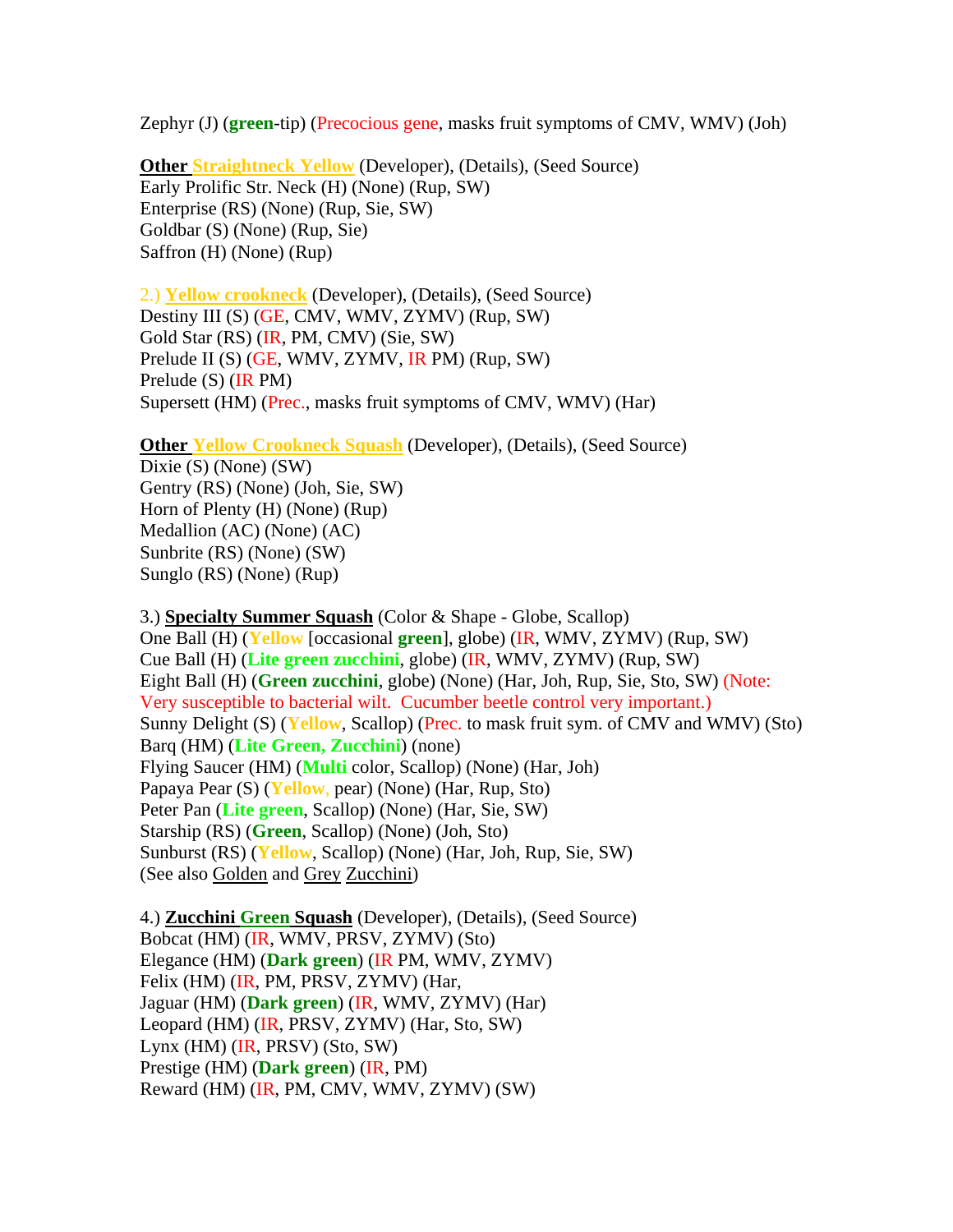Tigress (HM) (IR, WMV, PRSV, ZYMV) (Har, Joh) Wildcat (HM) (IR, PM, PRSV, ZYMV) (SW)

CashFlow (RS) (IR, ZYMV) (Joh, Rup, Sie, Sto, SW) Contender (RS) (**Dark green**) (IR, WMV, ZYMV) (Sie) Dividend (RS) (IR, CMV, WMV, ZYMV) (Rup, Sie, SW) Envy (RS) (IR, PM, ZYMV) (Sie) Equinox (RS) (**Dark green**) (IR PM, WMV, ZYMV) Payroll (RS) (IR, PM, WMV, ZYMV) (Rup, Sie, Sto, SW) Noche (RS) (**Dark green**) (IR, WMV, ZYMV) (Sto) Revenue (RS) (IR, CMV, WMV, ZYMV) (Sto)

Declaration II (S) (GE, WMV, ZYMV) (Rup) Independence II (S) (GE, WMV, Int. ZYMV) (Rup, Sie) Judgement III (S) (GE, CMV, WMV, ZYMV) (Sie, SW) Justice III (S) (GE, CMV, WMV, ZYMV) (Rup, Sie) Magnum (IR WMV, ZYMV) (SW) Quirnal (S) (IR, PM, WMV, ZYMV) Radiant (S) (IR, PM, CMV, ZYMV) (Sto) Zucchini 718 (IR CMV, ZYMV) (SW)

**Other Green Zucchini (no resistance)** (Developer), (Details), (Seed Source)

Agriset 843 (None) (SW) Ambassador (S) (None) (Rup, Sto) Black Zucchini (None) (Rup) Dark Green Zucchini (None) (Rup) Embassy (S) (None) (Rup) Green Eclipse (None) (SW) Senator (S) (None) (Rup, Sto) Spineless Beauty (RS) (None) (Har, Rup, Sie, Sto, SW) Zucchini Elite (HM) (None) (Har, Joh)

5.) **Zucchini Grey (Middle East types, Lebanese)**  Cancun (H) (IR, PRSV, ZYMV) (Rup) Citlali (HM) (IR, PM, ZYMV) Ishtar (H) (IR, WMV, ZYMV) (Sie, SW) Terminator (S) (IR, WMV, PRSV, ZYMV) Clarita (None) (Sto) El Capitan (None) (Rup) Magda (None) (Joh, Rup)

6.) **Zucchini Yellow or Golden** (Developer), (Details), (Seed Source) Golden Arrow (HM) (IR, WMV, PRSV, ZYMV) Golden Delight (RS) (**Dark yellow**) (IR, WMV, ZYMV) (Rup, Sto, SW) Golden Rod (HM) (**Golden yellow**) (Precocious gene) (Har) Sebring (H) (Golden) (IR, PM) (Joh, SW)